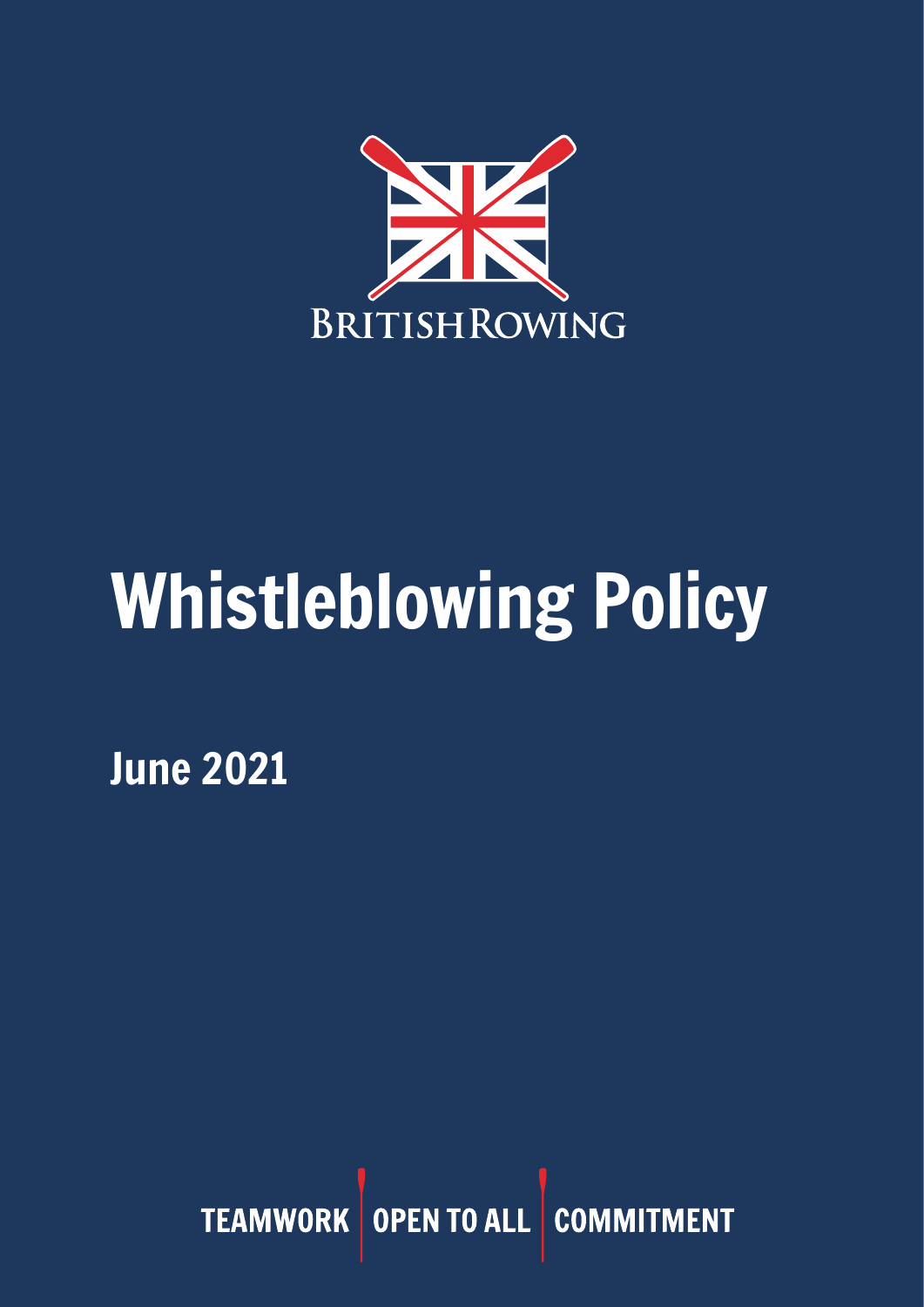

# **Contents**

| 2. |  |
|----|--|
| 3. |  |
|    |  |
|    |  |
|    |  |
| 7. |  |
|    |  |
|    |  |
|    |  |
|    |  |
|    |  |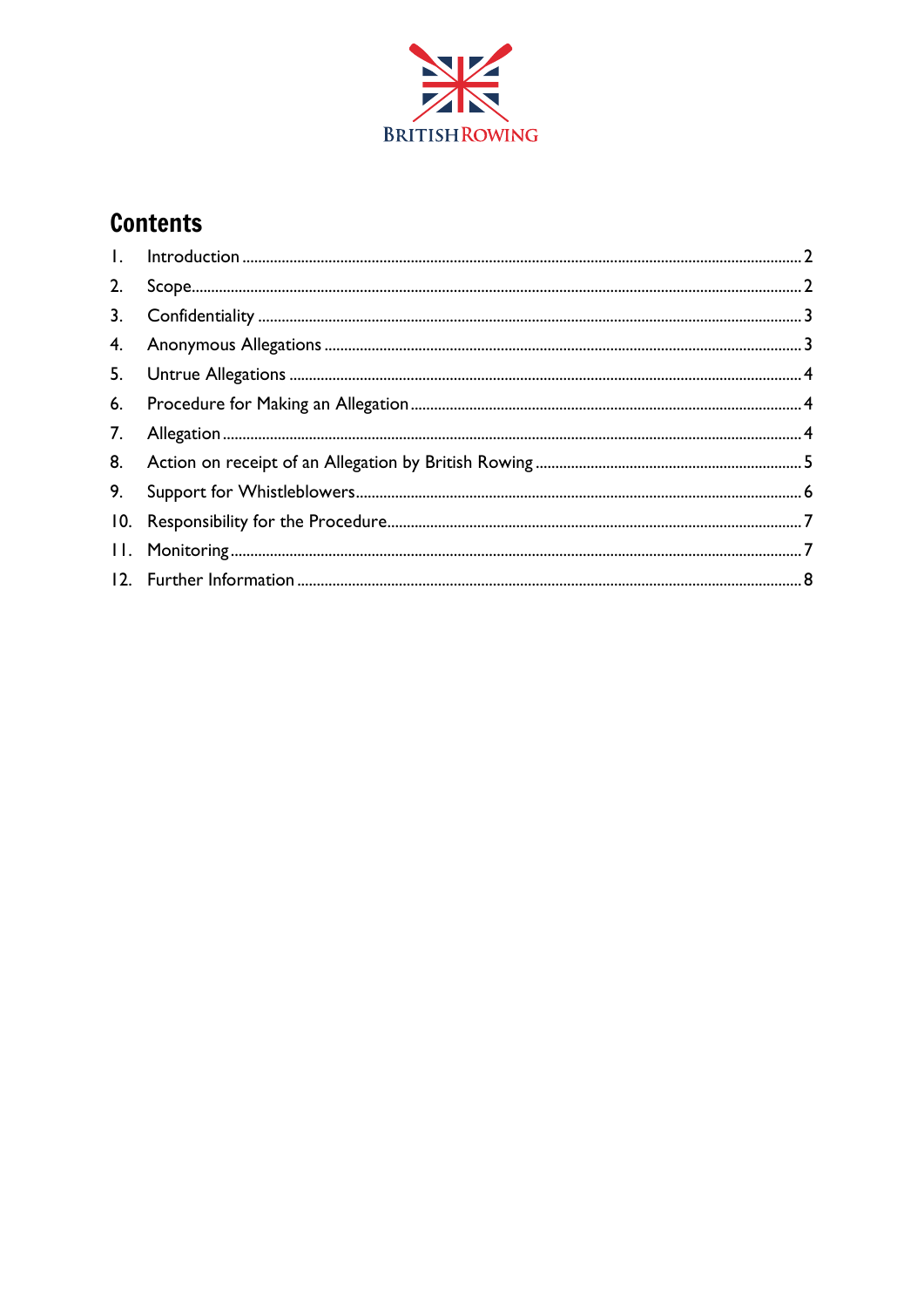

## <span id="page-2-0"></span>1. Introduction

British Rowing is committed to the highest standards of transparency, probity, integrity, and accountability and wants to encourage a culture of openness: to protect its members, to uphold the reputation of the sport, and to maintain the public's confidence. This policy sets out the framework for dealing with allegations of improper conduct both within British Rowing, or within its affiliated clubs or events.

British Rowing recognises that the decision to make an allegation can be a difficult one. However, whistleblowers who make serious allegations in the reasonable belief that it is in the public interest to do so have nothing to fear because they are doing their duty either to British Rowing and/or to those for whom British Rowing is providing a service.

British Rowing will take appropriate action to protect a whistleblower who makes a serious allegation in the reasonable belief that it is in the public interest to do.

**As a whistleblower you are protected by law; you should not be untreated unfairly, lose your job, be subjected to victimisation, discrimination, or harassment because you 'blow the whistle'. British Rowing will act where a whistleblower is treated badly or threatened or has other action taken against them.**

This policy does not replace other policies and procedures such as the disciplinary and grievance procedure, anti-bullying, or safeguarding policies and specifically laid down statutory reporting procedures. For example, if an employee has a grievance about their working conditions, they should use the British Rowing Staff Grievance Policy (staff will find this in their Shared Drive) or, if a British Rowing member felt they were being treated unfavourably, they should use the Disciplinary [and Grievance](https://www.britishrowing.org/about-us/policies-guidance/disciplinary-and-grievance-procedures/) procedure. Similarly, if a club member has a concern about the conduct of another member of their club (e.g., that they are not treating individuals with respect) they should raise these with their Club under the Club's constitution in line with British Rowing's Code of Conduct which all members must abide by.

This policy is intended to ensure that the British Rowing complies with its duty under the Public Interest Disclosure Act 1998.

## <span id="page-2-1"></span>2. Scope

This policy applies to all British Rowing members, volunteers, employees, athletes on a British Rowing funded performance programme, associates, and contractors.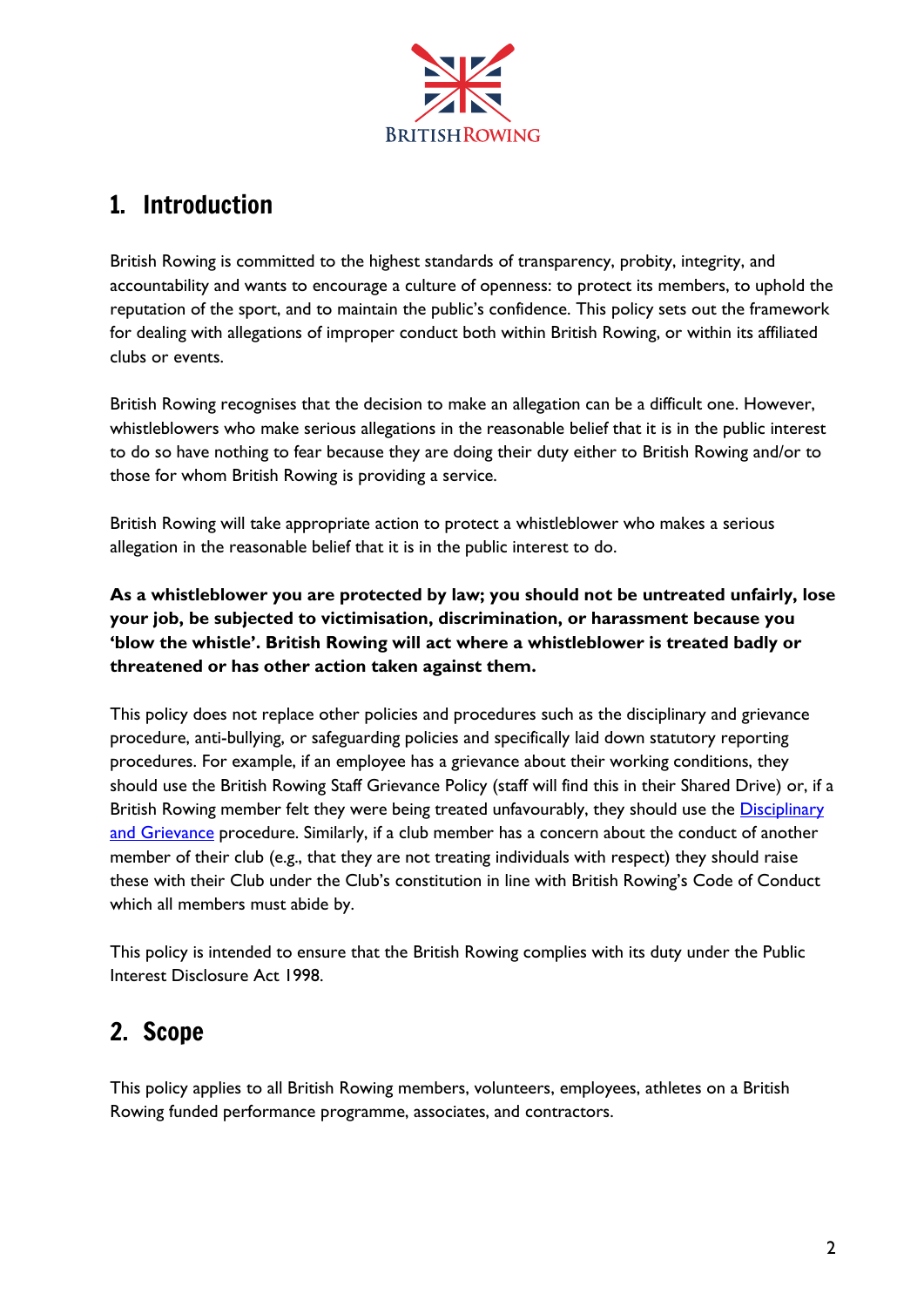

This policy applies to, but is not limited to, allegations about any of the following:

- Breaches of British Rowing rules, regulations, codes or policies by British Rowing or its staff, contractors, or athletes on a British Rowing funded programme;
- Breaches of Safeguarding and Protecting Children, or Adults at Risk Policies;
- Betting, corrupt conduct, inside-information, and match-fixing;
- Serious Health and Safety risks e.g., coercing an athlete to train against medical advice or conducting an unsafe practice;
- Risk of damage or actual damage to the environment;
- A miscarriage of justice;
- Conduct which is a criminal offence or breach of the law;
- Complicity in any of the above matters including the deliberate concealment of any of the above;
- The unauthorised use of public funds;
- Fraud and corruption;
- Abuse of authority; or
- Any other unethical conduct.

## <span id="page-3-0"></span>3. Confidentiality

All allegations will be treated in confidence as far as possible, and every effort will be made not to reveal a whistleblower's identity unless the whistleblower agrees. However, if the situation develops and British Rowing is not able to resolve the concern without revealing a whistleblower's identity (for instance because a criminal offence has been committed and the matter must be reported to the police), we will consult with the whistleblower on how they would prefer to proceed before making our decision.

British Rowing uses every effort not to disclose the identity of a whistleblower to anyone other than a person involved in the investigation/allegation unless the whistleblower agrees.

## <span id="page-3-1"></span>4. Anonymous Allegations

British Rowing encourages whistleblowers to put their name to an allegation wherever possible as anonymous allegations may often be difficult to address and to substantiate/prove. Allegations made anonymously may be more difficult to action or investigate but anonymous allegations can be considered at the discretion of British Rowing's Deputy Director of Legal and Governance.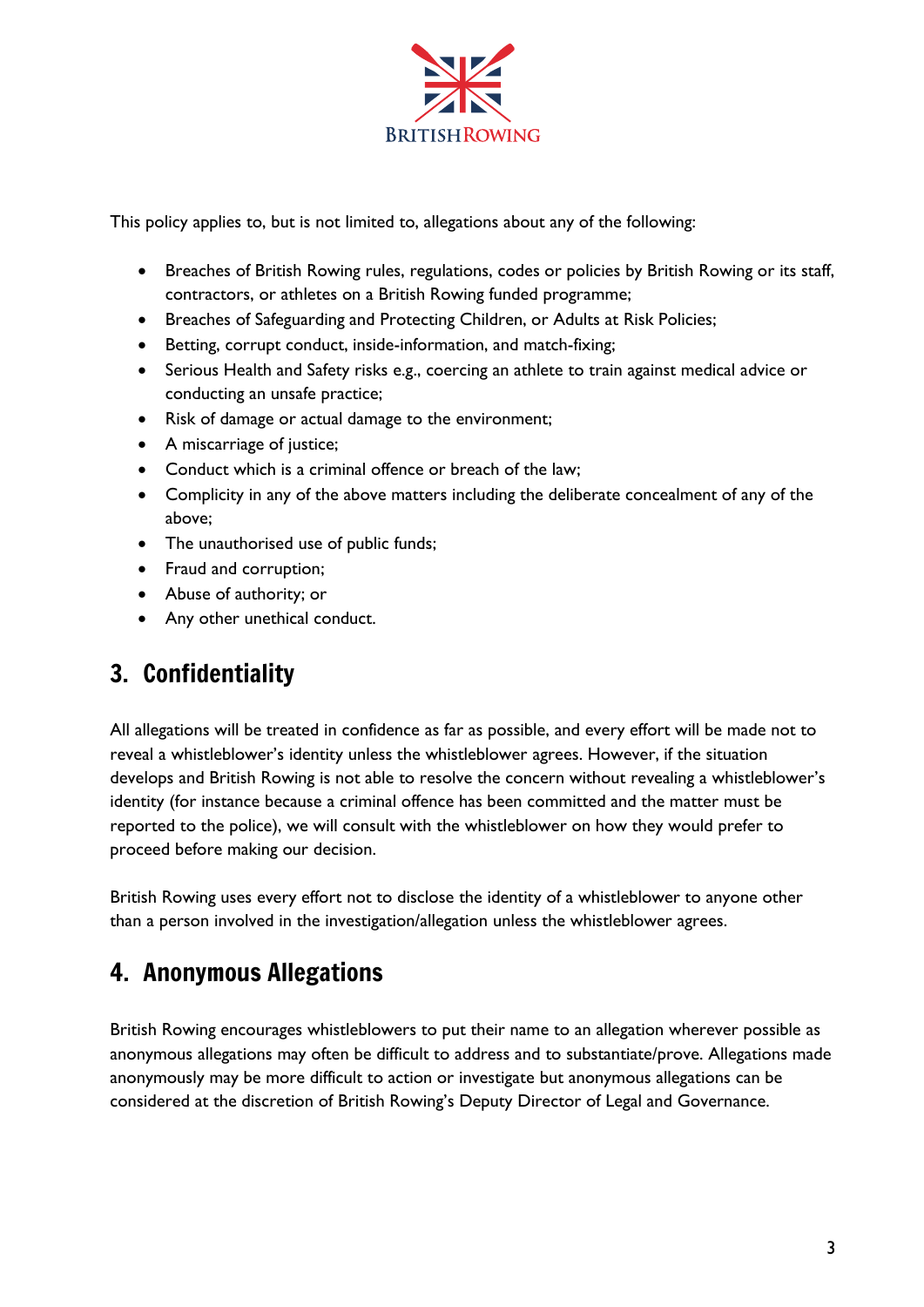

In exercising discretion to accept an anonymous allegation the following factors are to be taken into account:

- The seriousness of the issue raised;
- The credibility of the allegation; and
- Whether the allegation can realistically be investigated from factors or sources other than the whistleblower.

# <span id="page-4-0"></span>5. Untrue Allegations

No disciplinary or other action will be taken against a whistleblower who makes an allegation in the reasonable belief that it is in the interest of the welfare and wellbeing of the general public to do so, even if the allegation is not substantiated by an investigation.

However, disciplinary action may be taken against a whistleblower who makes an allegation frivolously, carelessly, maliciously or for personal gain.

## <span id="page-4-1"></span>6. Procedure for Making an Allegation

Allegations made against a club member or club officer, or against an affiliated competition should be raised to the whistleblower's club/competition as far as possible. However, this may depend on the seriousness and sensitivity of the issues involved and who is suspected of the malpractice. For example, if the whistleblower believes that a member of the club committee is involved, it would be inappropriate to raise it directly with them. The whistleblower may then make an allegation directly to:

- Their [Regional Chair;](https://www.britishrowing.org/knowledge/club-support/regional-directory/) or
- British Rowing's [Governance Officer.](mailto:governance@britishrowing.org)

# <span id="page-4-2"></span>7. Allegation

A whistleblower may make their original report verbally or in writing but should, as soon as possible provide relevant information in writing including:

- The name of the person making the allegation and their contact details;
- The background and history of the allegation (giving relevant dates and names and positions of those who may be in a position to have contributed to the alleged occurrence);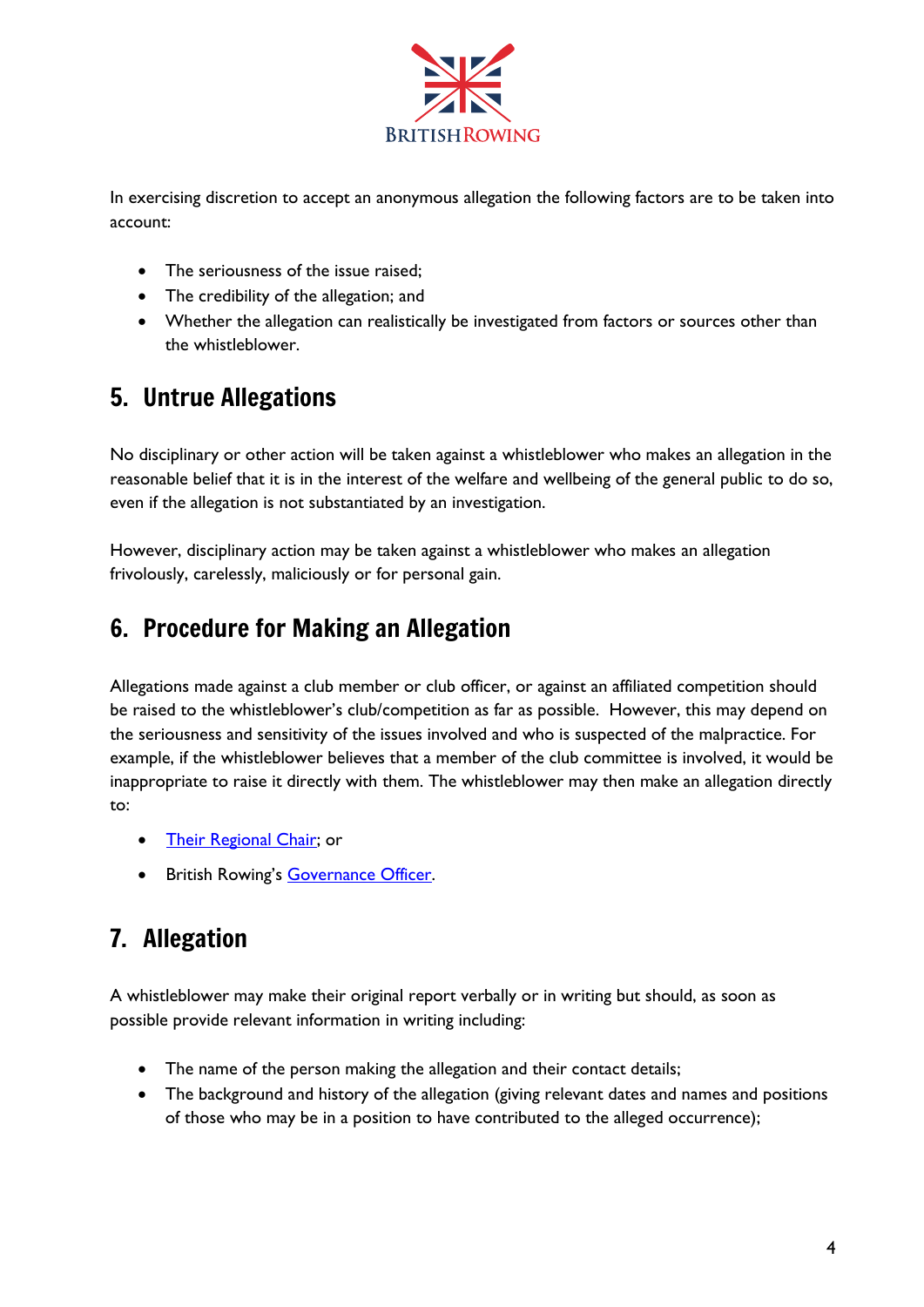

• The specific reason for the allegation. Although someone making an allegation will not be expected to prove that it is true, they will need to provide information, to establish that there are reasonable grounds for the allegation.

Someone making an allegation may be accompanied by another person of their choosing during any meetings or interviews in connection with the allegation. However, if the matter is subsequently dealt with through another procedure or by an external agency, the right to be accompanied will at that stage be in accordance with the relevant procedure or the rules of the relevant agency.

#### <span id="page-5-0"></span>8. Action on receipt of an Allegation by British Rowing

British Rowing's Governance Officer will record details of the allegation gathering as much information as possible, including:

- The record of the allegation;
- The acknowledgement of the allegation;
- Any documents supplied by the whistleblower.

The Governance Officer will ask the whistleblower for their preferred means of communication and contact details and use these for all communications with the whistleblower to preserve confidentiality.

Examples of courses of action depending on their nature:

If the allegation discloses evidence of a **criminal offence or financial irregularity** it will immediately be reported to the CEO of British Rowing, who will liaise with the Chair and Board of British Rowing as necessary, and a decision will be made as to whether to inform the Police.

If the allegation concerns suspected **harm to children**, the matter will immediately be referred to the Lead Safeguarding Officer who will deal with the matter in accordance with British Rowing Safeguarding and Protecting Children Policy including informing the appropriate authorities in line with that policy and the matter will proceed in accordance with that policy.

If the allegation concerns suspected **harm to adults at risk**, the matter will immediately be referred to the Lead Safeguarding Officer who will deal with the matter in accordance with British Rowing Safeguarding and Protecting Adults at Risk Policies including informing the appropriate authorities in line with that policy and the matter will proceed in accordance with that policy.

If the allegation concerns **a member of British Rowing Staff**, the matter will be referred to British Rowing Head of HR and Deputy Director of Legal and Governance or CEO and will be dealt with in accordance with Staff Disciplinary procedures.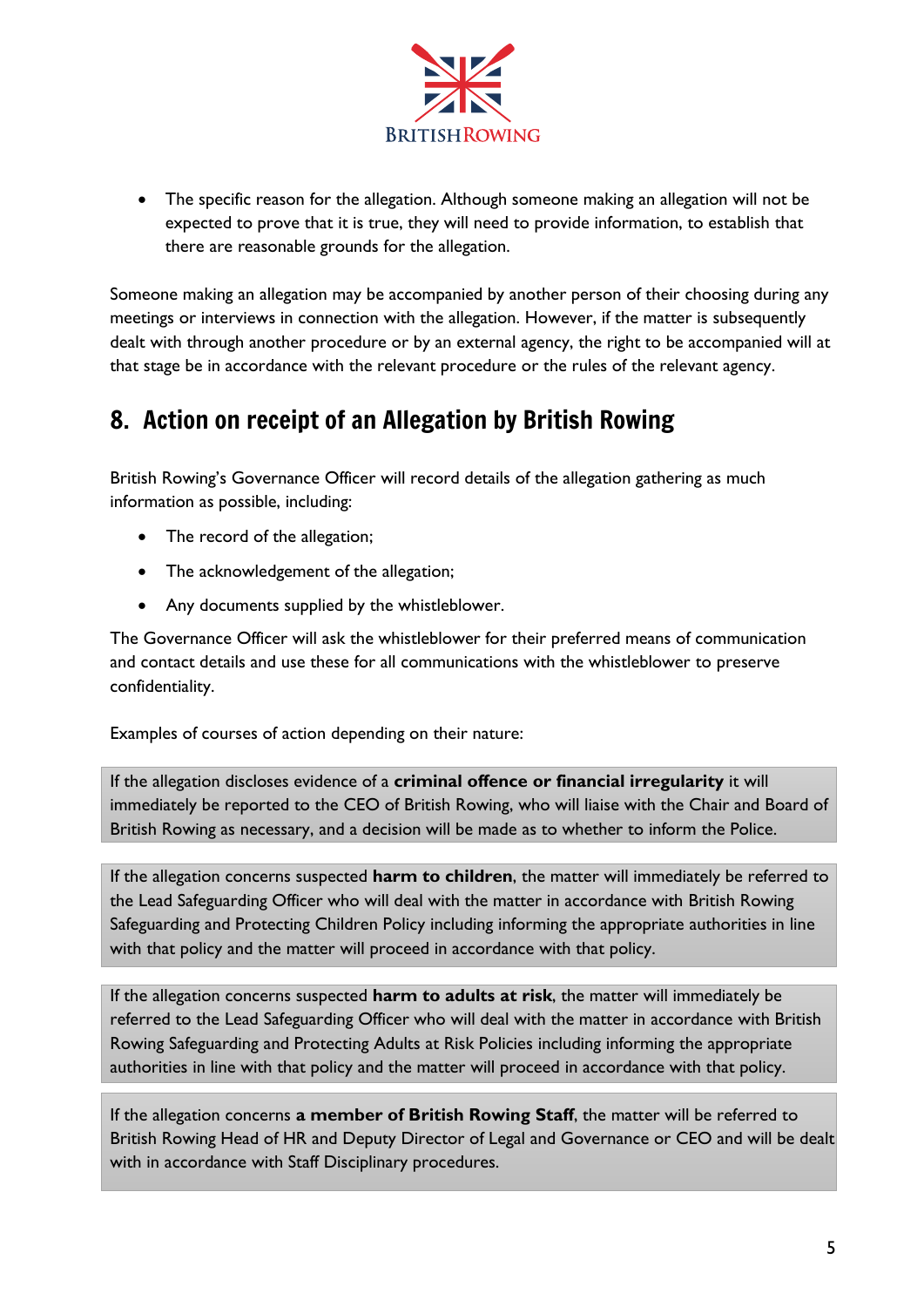

If the allegation concerns a suspected **anti-doping rule violation**, the information will be reported to UK Anti-Doping's investigators and the Anti-Doping and Integrity Manager will be notified at the same time.

For any other allegation, if it falls to be considered under an existing British Rowing policy it will be dealt with in accordance with that policy. In any other circumstances the CEO, along with the Deputy Director of Legal and Governance, will decide the appropriate procedure.

#### **Timetable**

- The whistleblower will receive an acknowledgement of the allegation in writing from British Rowing within five (5) working days with:
	- o An indication of how British Rowing propose to deal with the matter;
	- o An estimate of how long it will take to provide a final response;
	- o An indication of whether any initial enquiries have been made;
	- o Information on whistleblower support mechanisms;
	- o Indication whether further investigations will take place and if not, why not.

Where the allegation has been made anonymously, British Rowing will be unable to communicate what action has been taken.

# <span id="page-6-0"></span>9. Support for Whistleblowers

British Rowing will take steps to minimise any difficulties which may be experienced as a result of making an allegation. For instance, if a whistleblower is required to give evidence in criminal or disciplinary proceedings British Rowing will arrange for them to receive advice about the procedure and advise on the available support mechanisms.

The charity Protect supports whistleblowers who call their advice line or complete their online form. More details about this service can be found at [www.protect-advice.org.uk.](http://www.protect-advice.org.uk/)

<span id="page-6-1"></span>British Rowing accepts that whistleblowers need to be assured that the matter has been properly addressed. Thus, subject to legal constraints, we will inform those making allegations of the outcome of any investigation.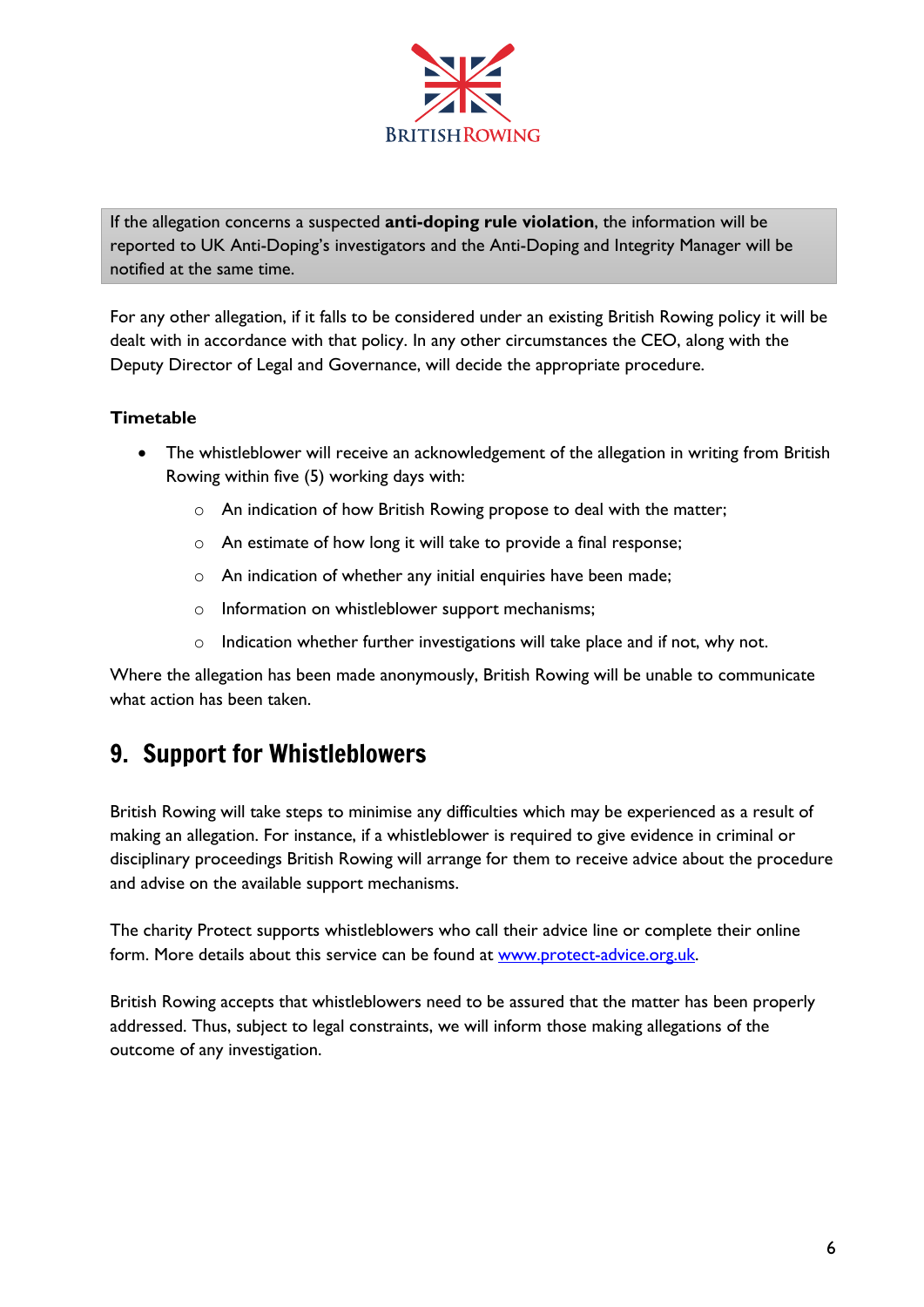

## 10. Responsibility for the Procedure

The CEO and Board of British Rowing have overall responsibility for the operation of this policy and for determining the administrative processes to be followed and the format of the records to be kept.

## <span id="page-7-0"></span>11. Monitoring

A confidential Register kept by the Governance Officer will record the following details:

- The name and status (e.g. employee/coach/rower) of the whistleblower;
- The date on which the allegation was received;
- The nature of the allegation;
- Details of the person who received the allegation;
- Whether the allegation is to be investigated and, if yes, by whom;
- The outcome of the investigation;
- Any other relevant details.

The Register will only be available for inspection by the Welfare and Governance department, the CEO, and the Board of British Rowing.

*To be reviewed in 2024*